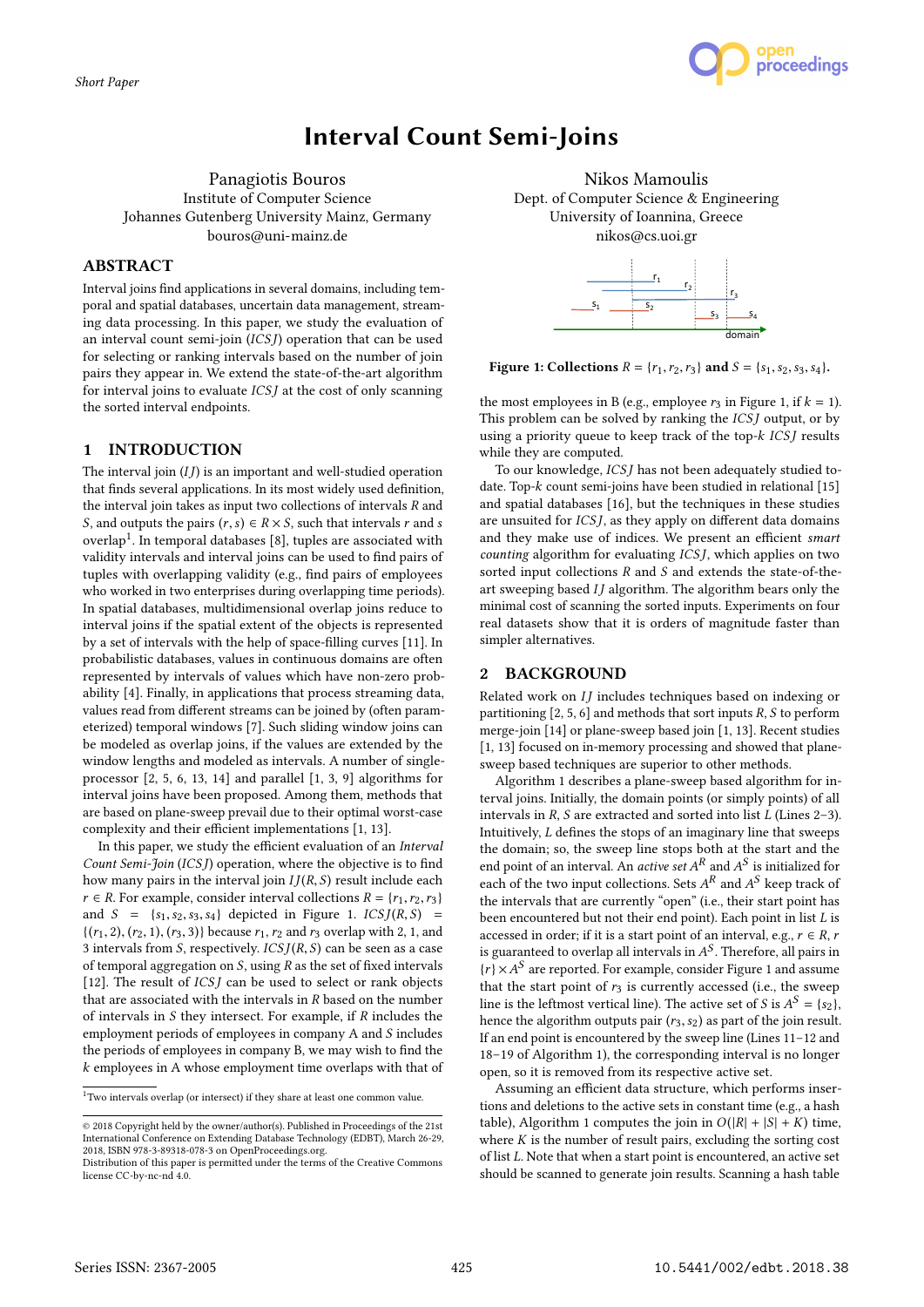|  |  | ALGORITHM 1: Plane-Sweep based Interval Join |
|--|--|----------------------------------------------|
|--|--|----------------------------------------------|

|    | : collections of intervals $R$ and $S$<br>Input                                                                   |                                                                            |                                   |  |  |  |  |  |
|----|-------------------------------------------------------------------------------------------------------------------|----------------------------------------------------------------------------|-----------------------------------|--|--|--|--|--|
|    |                                                                                                                   | : set of all intersecting interval pairs $(r, s) \in R \times S$<br>Output |                                   |  |  |  |  |  |
|    |                                                                                                                   | <b>Variables</b> : interval points list L, active sets $A^R$ , $A^S$       |                                   |  |  |  |  |  |
|    | $A^R \leftarrow \emptyset, A^S \leftarrow \emptyset$ ; $\triangleright$ sets of active intervals from $R$ and $S$ |                                                                            |                                   |  |  |  |  |  |
|    | 2 L $\leftarrow$ start and end points of all intervals in $R \cup S$ ;                                            |                                                                            |                                   |  |  |  |  |  |
|    | 3 sort $L$ :                                                                                                      |                                                                            |                                   |  |  |  |  |  |
|    | 4 while $L$ is not depleted do                                                                                    |                                                                            |                                   |  |  |  |  |  |
| 5  | $p \leftarrow$ next point in L;                                                                                   |                                                                            |                                   |  |  |  |  |  |
| 6  | if $p$ originates from collection $R$ then                                                                        |                                                                            |                                   |  |  |  |  |  |
| 7  | $r \leftarrow$ interval in R where p belongs;                                                                     |                                                                            |                                   |  |  |  |  |  |
| 8  | if $p$ is a start point then                                                                                      |                                                                            |                                   |  |  |  |  |  |
| 9  |                                                                                                                   | add r to $A^R$ ;                                                           | $\triangleright$ r is open        |  |  |  |  |  |
| 10 |                                                                                                                   | <b>output</b> $\{(r, s) : \forall s \in A^S\}$ ;                           | $\triangleright$ r overlaps all   |  |  |  |  |  |
|    |                                                                                                                   | intervals in $A^S$                                                         |                                   |  |  |  |  |  |
| 11 |                                                                                                                   | else remove r from $A^R$ ;                                                 | $\triangleright$ r no longer open |  |  |  |  |  |
| 12 | else                                                                                                              |                                                                            |                                   |  |  |  |  |  |
| 13 |                                                                                                                   | $s \leftarrow$ interval in S where p belongs;                              |                                   |  |  |  |  |  |
| 14 |                                                                                                                   | if $p$ is a start point then                                               |                                   |  |  |  |  |  |
| 15 |                                                                                                                   | add s to $A^S$ ;                                                           | $\triangleright$ s is open        |  |  |  |  |  |
| 16 |                                                                                                                   | <b>output</b> $\{(r, s) : \forall r \in A^R\}$ ;                           | $\triangleright$ s overlaps all   |  |  |  |  |  |
|    |                                                                                                                   | intervals in $A^R$                                                         |                                   |  |  |  |  |  |
| 17 |                                                                                                                   | else remove s from $A^S$ ;                                                 | $\triangleright$ s no longer open |  |  |  |  |  |
|    |                                                                                                                   |                                                                            |                                   |  |  |  |  |  |

is expensive as it incurs random accesses in memory; to this end, Piatov et al. [13] designed the gapless hash map which efficiently supports all three insert, remove and getNext operations.<sup>2</sup> Finally, in [1], an implementation of the plane-sweep based interval join that replaces active sets (e.g.,  $A<sup>K</sup>$ ) by forward scans to the other collection (i.e., S), was investigated and optimized other collection (i.e., S), was investigated and optimized.

## 3 EVALUATING ICS J

We now investigate how the plane-sweep based Algorithm 1 can be extended to efficiently evaluate interval count semi-joins. Recall that the goal is to count for every interval  $r \in R$ , the number of overlapping intervals from S.

A naïve approach for computing  $ICS J(R, S)$  is to evaluate  $IJ(R, S)$  first. Then in an aggregation step, we need to sort or hash the  $(r, s)$  join pairs by their first element, and count and report the number of pairs for each  $r \in R$ . Naturally, this method is at least as expensive as the interval join problem. In fact, since the number of overlapping intervals can be much greater than the sizes  $|R|$  and  $|S|$  of the two inputs, the cost of sorting or hashing the  $I J(R, S)$  results may dominate the overall evaluation cost.<sup>3</sup>

To address these shortcomings, we next present two methods, which extend Algorithm 1 to directly compute  $ICS J(R, S)$ .

## 3.1 The Simple Counting Approach

We first discuss an intuitive extension to Algorithm 1 based on the following observation. When the start point of an interval (e.g.,  $r \in R$ ) is encountered, the algorithm scans the active set of the other collection (i.e.,  $A^S$ ) to produce join pairs  $\{r\} \times A^S$ . As<br>our objective is only to count the intervals from S that overlap our objective is only to count the intervals from S that overlap interval r, we do not have to scan active set  $A^S$ ; instead, we only<br>need to add its size  $|A^S|$  to a dedicated counter for r. Note that need to add its size  $|A^S|$  to a dedicated counter for r. Note that

| <b>ALGORITHM 2:</b> Simple Counting |                                                                                                                |  |  |  |  |  |  |  |  |
|-------------------------------------|----------------------------------------------------------------------------------------------------------------|--|--|--|--|--|--|--|--|
|                                     | : collections of intervals $R$ and $S$<br>Input                                                                |  |  |  |  |  |  |  |  |
|                                     | <b>Output</b> : for each $r \in R$ , $ s : s \in S$ , and r intersects s                                       |  |  |  |  |  |  |  |  |
|                                     | <b>Variables</b> : interval points list L, active sets $A^R$ , $A^S$ , hash table C                            |  |  |  |  |  |  |  |  |
|                                     | $A^R \leftarrow \emptyset, A^S \leftarrow \emptyset; \triangleright$ sets of active intervals from $R$ and $S$ |  |  |  |  |  |  |  |  |
|                                     | 2 L $\leftarrow$ start and end points of all intervals in $R \cup S$ ;                                         |  |  |  |  |  |  |  |  |
|                                     | 3 sort $L$ :                                                                                                   |  |  |  |  |  |  |  |  |
| $\overline{4}$                      | while $L$ is not depleted do                                                                                   |  |  |  |  |  |  |  |  |
| 5                                   | $p \leftarrow$ next point in L;                                                                                |  |  |  |  |  |  |  |  |
| 6                                   | if $p$ originates from collection $R$ then                                                                     |  |  |  |  |  |  |  |  |
| 7                                   | $r \leftarrow$ interval in R where p belongs;                                                                  |  |  |  |  |  |  |  |  |
| 8                                   | if $p$ is a start point then                                                                                   |  |  |  |  |  |  |  |  |
| 9                                   | add r to $A^R$ ;<br>$\triangleright$ r is open                                                                 |  |  |  |  |  |  |  |  |
| 10                                  | $C[r] \leftarrow  A^S ;$<br>$\triangleright$ initialize counter for $r$                                        |  |  |  |  |  |  |  |  |
| 11                                  | else                                                                                                           |  |  |  |  |  |  |  |  |
| 12                                  | <b>remove</b> <i>r</i> from $A^R$ ;<br>$\triangleright$ r no longer open                                       |  |  |  |  |  |  |  |  |
| 13                                  | output $(r, C[r])$ ;                                                                                           |  |  |  |  |  |  |  |  |
| 14                                  | delete $C[r]$ ;                                                                                                |  |  |  |  |  |  |  |  |
| 15                                  | else                                                                                                           |  |  |  |  |  |  |  |  |
| 16                                  | $s \leftarrow$ interval in S where p belongs;                                                                  |  |  |  |  |  |  |  |  |
| 17                                  | if $p$ is a start point then                                                                                   |  |  |  |  |  |  |  |  |
| 18                                  | add s to $A^S$ ;<br>$\triangleright$ s is open                                                                 |  |  |  |  |  |  |  |  |
| 19                                  | for<br>each $r \in A^R$ do                                                                                     |  |  |  |  |  |  |  |  |
| 20                                  | $C[r] \leftarrow C[r] + 1;$<br>$\triangleright$ s overlaps all                                                 |  |  |  |  |  |  |  |  |
|                                     | intervals in $A^R$                                                                                             |  |  |  |  |  |  |  |  |
| 21                                  | else remove s from $A^S$ ;<br>$\triangleright$ s no longer open                                                |  |  |  |  |  |  |  |  |
|                                     |                                                                                                                |  |  |  |  |  |  |  |  |

this is not the final value of this counter, because  $r$  may also overlap with intervals from S that start later. Nevertheless, we can eliminate the overhead of scanning the active set of collection S, which in practice also means that a typical hash table can be used for  $A^S$  instead of an optimized special structure (e.g., the gapless hash map of [13]) as we only need to support efficient gapless hash map of [13]) as we only need to support efficient insertions and deletions. In contrast, we still have to support efficient scans for active set  $A<sup>R</sup>$ , because for each encountered<br>start point from S, we have to scan  $A<sup>R</sup>$  in order to increase the start point from *S*, we have to scan  $A<sup>K</sup>$  in order to increase the counters of all open intervals from *r* counters of all open intervals from r.

Algorithm 2 is a pseudocode of this Simple Counting approach. Compared to Algorithm 1, we define a hash table  $C$  to maintain the dedicated counter for each open interval from collection R. Further, as already discussed, Simple Counting initializes counter  $C[r]$  in Line 10, when the start point of an interval  $r \in R$  is seen. The counter for each  $r \in A^R$  is then increased by 1, when the start of an interval from S is seen in Lines 19–20. Finally, as soon as of an interval from  $S$  is seen in Lines 19-20. Finally, as soon as the end point of  $r$  is accessed, counter  $C[r]$  is finalized and hence removed from hash table C and reported as result (Lines 13–14). Consider for example  $r_3$  in Figure 1; when accessing the start point of the interval, counter  $C[r_3]$  is initialized to 1 as  $A^S = \{s_2\}$ . After the next two stops of the sweep line marked in the figure, i.e., when the start points of intervals  $s_2$  and  $s_3$  are encountered,  $C[r_3]$  is increased to 3. Algorithm 2 is similar to the general approach for temporal aggregation, proposed in [12].

Simple Counting is expected to always outperform the naïve solution; recall that the latter needs to completely evaluate  $II$  as its first step. On the other hand, Algorithm's 2 cost is in same order to Algorithm 1 as half of the  $IJ$  results are still computed, i.e., the pairs generated in Lines 19–20 when encountering start points from S. Note that Simple Counting is also charged with the book-keeping cost for the counters of hash table C. In view

 $^{2}$ In [13], Algorithm 1 is presented as the Endpoint-Based Interval (EBI) Join algorithm.

 $3\overline{\phantom{1}}$ Note also that this naïve method is not suitable for in-memory evaluation of count semi-joins due to buffering all  $IJ(R, S)$  result pairs.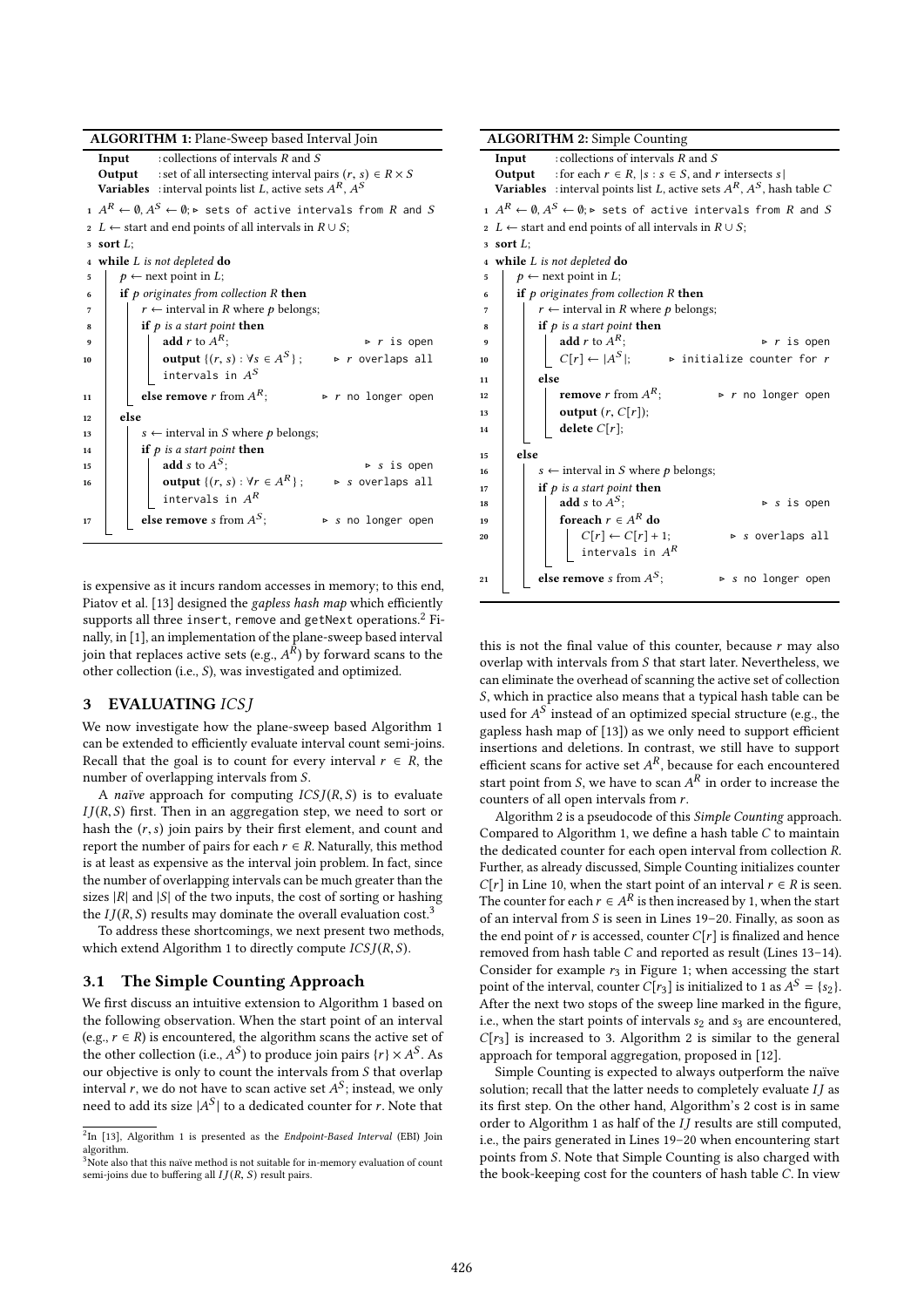ALGORITHM 3: Smart Counting

**Input** : collections of intervals R and S<br>**Output** : for each  $r \in R$ .  $|s| : s \in S$ , and s Output : for each  $r \in R$ ,  $|s : s \in S$ , and r intersects s |<br>Variables : interval points list *L* hash table *C* : interval points list  $L$ , hash table  $C$  $1 \mid A^S$ 1  $|A^S|$  ← 0; → active set counter for intervals from S<br>2  $q \leftarrow 0$ ; → global counter  $2 \t g \leftarrow 0;$   $\triangleright$  global counter 3 L ← start and end points of all intervals in  $R \cup S$ ; <sup>4</sup> sort L; 5 while *L* is not depleted **do**<br>6  $p \leftarrow$  next point in *L*; 6  $p \leftarrow$  next point in *L*;<br> **if** *p* originates from c  $\begin{array}{c|c}\n\hline\n\text{7} & \text{if } p \text{ originates from collection R then} \\
\hline\n\text{8} & \text{1} & \text{r} \leftarrow \text{interval in R where } p \text{ belong to } p\n\end{array}$ 8  $r \leftarrow$  interval in R where p belongs; 9 if p is a start point then<br>  $\begin{array}{|c|c|c|c|c|c|}\n\hline\n10 & & C[r] \leftarrow |A^S|-q;\n\hline\n\end{array}$ 10  $\Big| \Big| \Big| \Big| C[r] \leftarrow |A^S$  $\triangleright$  initialize counter for  $r$ 11 else 12  $\begin{array}{|c|c|c|c|}\n\hline\n12 & C[r] \leftarrow C[r] + g; \n\hline\n\end{array}$ <br> **13** output  $(r, C[r])$ ; 13 **output**  $(r, C[r])$ ;<br>
14 **delete**  $C[r]$ delete  $C[r]$ ;  $15$  else 16  $s \leftarrow$  interval in *S* where *p* belongs;<br>17 **if** *p* is *a start point* then 17 if p is a start point then<br>  $|A^S| \leftarrow |A^S| + 1$ ; <sup>18</sup> <sup>|</sup>A  $S \models |A^S| + 1; \triangleright$  increase active set counter 19  $\left[\begin{array}{c} \perp g \leftarrow g + 1; \\$   $\end{array}\right]$  increase global counter else 21 |  $\lfloor A \rfloor$  $|S|$  ←  $|A^S|$  – 1;⊳ decrease active set counter

of these shortcomings, we next present a significantly faster extension to Algorithm 1.

#### 3.2 The Smart Counting Approach

The main idea behind the Smart Counting extension to Algorithm 1 is to maintain cheap statistics about the intervals from S instead of keeping track of  $A^S$  at every position of the sweep line.<br>Algorithm 3 is the pseudocode of the Smart Counting approach Algorithm 3 is the pseudocode of the Smart Counting approach. We now discuss its key features.

First, we observe that only the size of active set  $A^S$  is in fact<br>eded for the ICSI computation. Although the Simple Count needed for the *ICS* J computation. Although the Simple Counting algorithm presented in Section 3.1 keeps track of the open intervals from *S*, the contents of  $A^S$  are never scanned and only  $|A^S|$  is used on Line 10 of Algorithm 2. Hence, we can replace the  $|A^S|$  is used on Line 10 of Algorithm 2. Hence, we can replace the hash table of active set  $A^S$  by a simple size counter  $|A^S|$ ; when hash table of active set  $A^S$  by a simple size counter  $|A^S|$ ; when<br>the start point of an interval  $s \in S$  is encountered, this counter the start point of an interval  $s \in S$  is encountered, this counter is increased by 1 (Line 18) while after an end point from S is accessed the same counter is reduced by 1 (Line 21). Next, we define a global counter д to keep track of the number of intervals from S that have opened (regardless whether their end point is already accessed or not). Similar to  $|A^S|$ , counter  $g$  is increased<br>by 1 in I ine 19 when a start point from collection S is seen but by 1 in Line 19 when a start point from collection  $S$  is seen but never decreased which means that  $g \geq |A^S|$  always holds.<br>By combining counters  $|A^S|$  and a we are able to con-

By combining counters  $|A^S|$  and g, we are able to compute the number of intervals from S that opened or were open inbetween the start and the end point of an interval  $r \in R$ . In specific, we initialize the dedicated counter  $C[r] = |A^S|$  when<br>the start point of r is encountered but then subtract the value of the start point of  $r$  is encountered but then subtract the value of global counter  $q$  (Line 8). Compared to Algorithm 2, notice that we no longer maintain open intervals from R to active set  $A^R$ ;<br>instead we employ hash table C to store the current value of r's instead we employ hash table  $C$  to store the current value of  $r$ 's dedicated counter. After the end point of interval  $r$  is seen, we just need to add back the current value of  $g$  to  $C[r]$  and report

Table 1: Characteristics of experimental datasets

|                               | <b>FLIGHTS</b> | <b>BOOKS</b> | <b>GREEND</b> | WEBKIT        |
|-------------------------------|----------------|--------------|---------------|---------------|
| Cardinality                   | 445,827        | 2,312,602    | 110, 115, 441 | 2.347.346     |
| Domain duration (secs)        | 2,750,280      | 31, 507, 200 | 283, 356, 410 | 461, 829, 284 |
| Shortest interval (secs)      | 1.261          |              |               |               |
| Longest interval (secs)       | 42.301         | 31, 406, 400 | 59,468,008    | 461, 815, 512 |
| Avg. interval duration (secs) | 8.791          | 2,201,320    | 16            | 33, 206, 300  |
| Distinct domain points        | 41,975         | 5.330        | 182,028,123   | 174.471       |
|                               |                |              |               |               |

result  $(r, C[r])$  (Lines 12-13). This procedure guarantees that we will end up with the correct value of  $C[r]$ , because the difference from global counter *a* corresponds to the number of intervals from  $S$  that opened after  $r$ 's start point. Note that these intervals overlap with r but were not considered when  $C[r]$  was initialized.

We expect the Smart Counting approach to significantly outperform Simple Counting as the cost of maintaining and scanning active sets  $A^R$ ,  $A^S$  is completely eliminated. Further, we manage<br>to avoid the random accesses that incur during the for-loop on to avoid the random accesses that incur during the for-loop on Lines 19–20 of Algorithm 2 when the counters for multiple intervals are concurrently updated. Overall, the cost of Smart Counting (excluding sorting) is  $O(|R| + |S|)$  due to the constant-time cost of processing at each position of the sweep line.

# 4 EXPERIMENTAL ANALYSIS

## 4.1 Setup

For our experiments, we implemented all methods in C++ and compiled them using gcc (v5.2.1). Note that all data (input collections, active sets, interval points list etc.) resided in main memory.

Methods. Besides gapless hash map, the authors in [13] also discussed a lazy optimization for plane-sweep based Algorithm 1, which buffers consecutive start points in list  $L$  from the same input (e.g.,  $R$ ). When producing  $IJ$  results, a single scan over the active set of the other input (i.e.,  $A^S$ ) is performed for the entire<br>buffer. By restricting buffers to fit inside I 1 cashe or even the buffer. By restricting buffers to fit inside L1 cache or even the cache registers, this technique reduces cache misses. To enhance ICSJ computation, we applied this lazy optimization on Naïve and Simple Counting. For the latter, we buffer consecutive start points from S allowing us to increase  $C[r]$  for each  $r \in A^R$  by the<br>buffer size instead of 1 as in Lines 19–20 of Algorithm 2. On the buffer size instead of 1 as in Lines 19–20 of Algorithm 2. On the other hand, lazy optimization has no effect on Smart Counting.

Datasets. Table 1 details our 4 real-world experimental datasets. FLIGHTS records domestic flights in USA during January 2016 (https://www.bts.gov); valid times indicate the duration of a flight. BOOKS records the transactions at Aarhus public libraries in 2013 (https://www.odaa.dk); valid times indicate the periods when a book is lent out. GREEND [10, 13] records power usage information in households across Austria and Italy from January 2010 to October 2014; valid times indicate the period of a measurement. WEBKIT records the file history in the git repository of the Webkit project from 2001 to 2016 (https://webkit.org); valid times indicate the periods when a file did not change.

Tests. We ran interval count semi-joins using a uniformly sampled subset of each dataset as outer input R and the entire dataset as inner S; for this purpose, we varied ratio  $|R|/|S|$  inside {0.25, 0.5, <sup>0</sup>.75, <sup>1</sup>}. To assess the performance of the methods, we measured their total execution time which breaks down to the time spent (i) to generate and sort the list of interval points L, denoted by Sorting, and (ii) to compute the *ICSJ* result, denoted by Joining.

## 4.2 Experiments

Figures 2 and 3 report the results of our experimental analysis. In specific, Figure 2 reports the total execution time of each method